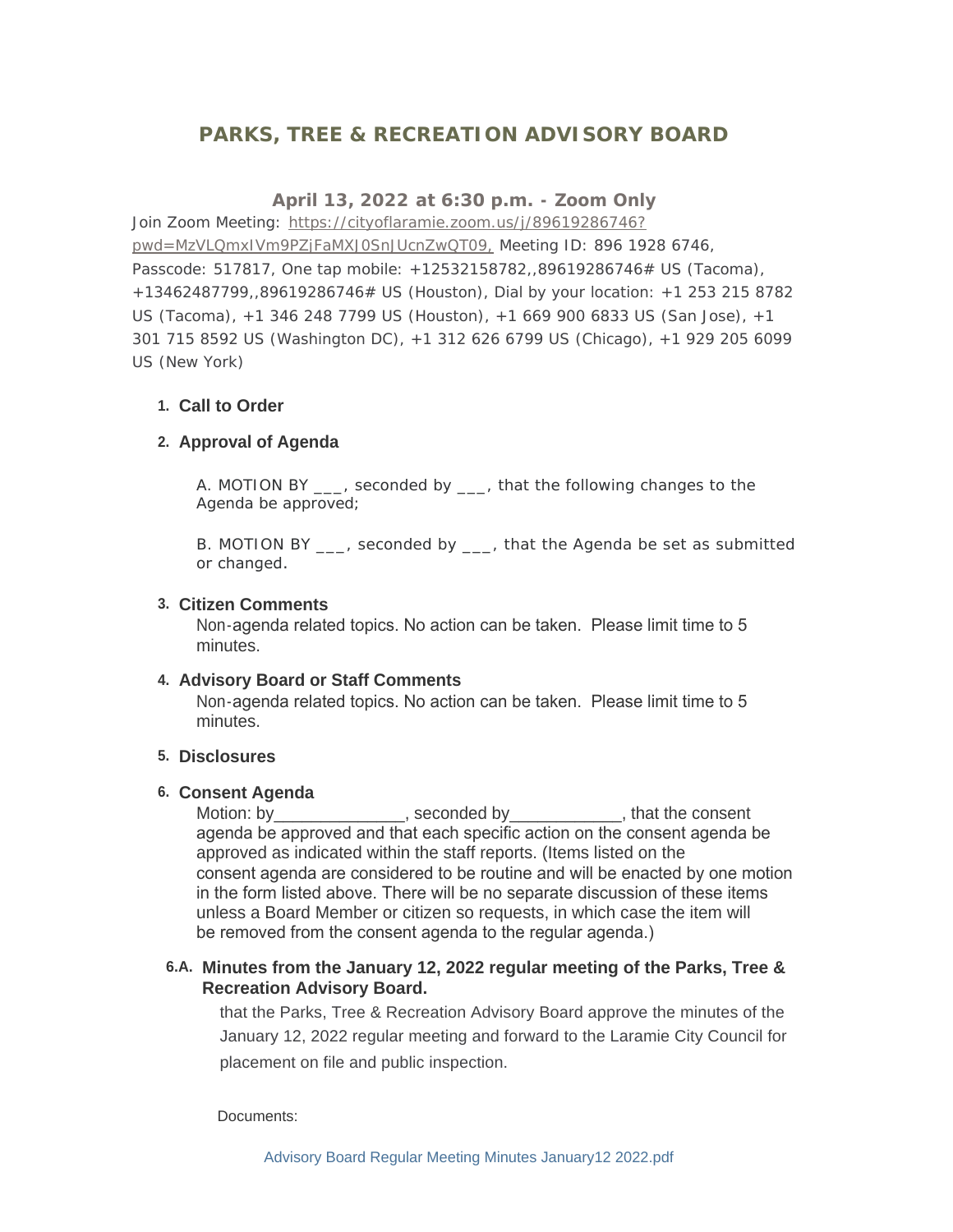# **Minutes from the January 13, 2022 special meeting of the Parks, Tree & 6.B. Recreation Advisory Board.**

that the Parks, Tree & Recreation Advisory Board approve the minutes of the January 13, 2022 special meeting and forward to the Laramie City Council for placement on file and public inspection.

Documents:

[PTR Advisory Board Minutes Special meeting January 13 2022.pdf](https://cityoflaramie.org/AgendaCenter/ViewFile/Item/12205?fileID=16722)

- **Regular Agenda 7.**
- **Presentation and consideration of nest box proposal from Benjamin 7.A. Fleet for the Laramie River Greenbelt Trail. [Hunter, Parks]**

Documents:

[PTR Cover Sheet Nest Box.pdf](https://cityoflaramie.org/AgendaCenter/ViewFile/Item/12206?fileID=16723) [Nest Box Written.pdf](https://cityoflaramie.org/AgendaCenter/ViewFile/Item/12206?fileID=16724) [Nest Box Greenbelt Revised.pdf](https://cityoflaramie.org/AgendaCenter/ViewFile/Item/12206?fileID=16725)

# **Presentation on the public process related to the development of the 7.B. Coughlin Pole Mountain Park.**

**[Feezer, ACM]**

Documents:

[PTR Cover Sheet.CPM Park.pdf](https://cityoflaramie.org/AgendaCenter/ViewFile/Item/12207?fileID=16726)

### **Advisory Board Open Items 8.**

### **Staff Reports/Financial Information 9.**

Facilities Staff Report

Parks Staff Report

Recreation Staff Report

Most Recent Financial Report

Documents:

[Fac Monthly Report 3-30-22.pdf](https://cityoflaramie.org/AgendaCenter/ViewFile/Item/12202?fileID=16717) [Parks Manager Report 3.30.2022.pdf](https://cityoflaramie.org/AgendaCenter/ViewFile/Item/12202?fileID=16718) [Rec monthly Report March 2022.pdf](https://cityoflaramie.org/AgendaCenter/ViewFile/Item/12202?fileID=16719) [Feb 2022 Financial Statement.pdf](https://cityoflaramie.org/AgendaCenter/ViewFile/Item/12202?fileID=16720)

### **Next Meeting Date 10.**

The next Regular Meeting of the Parks, Tree & Recreation Advisory Board will be held on May 11, 2022.